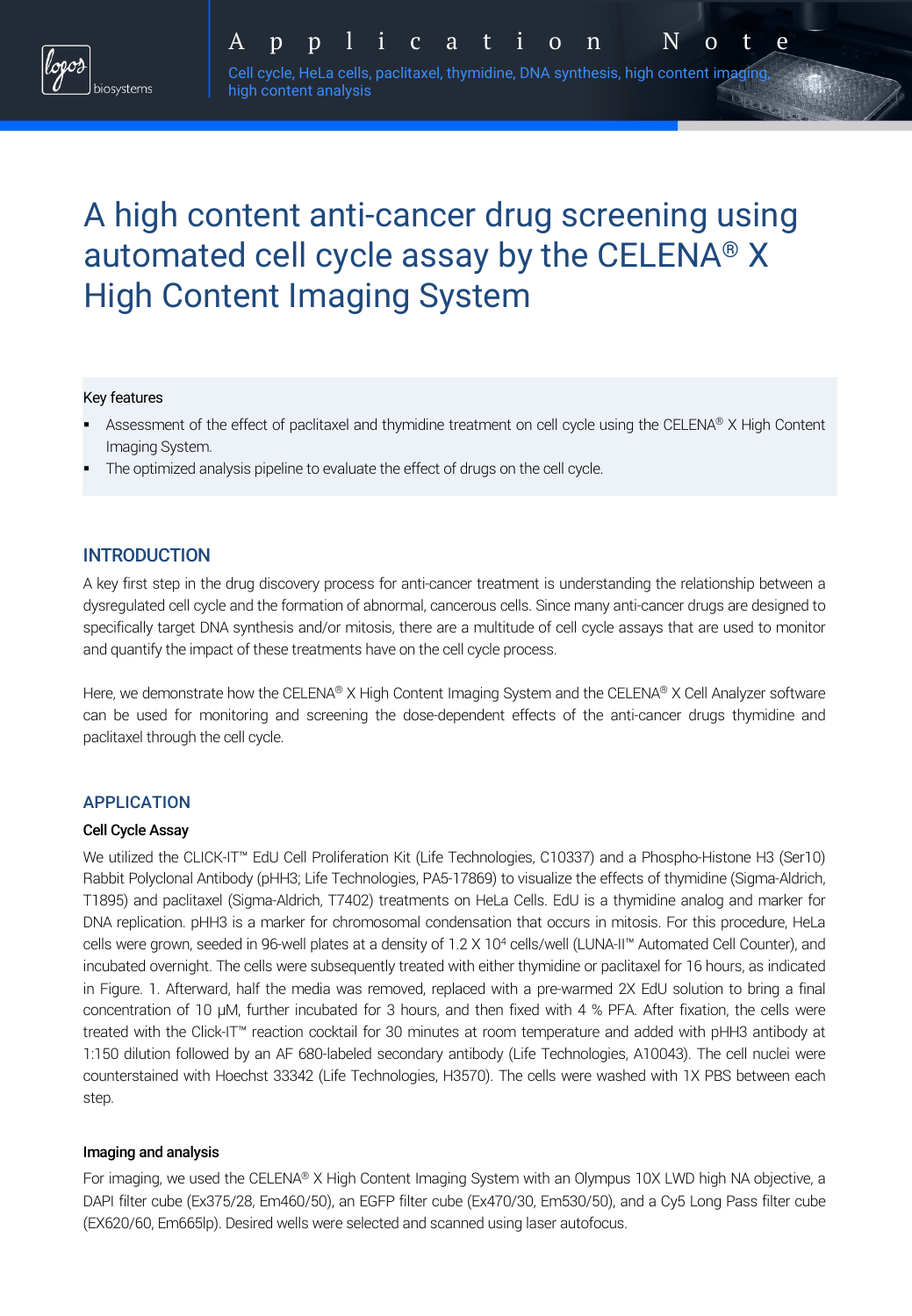Cell cycle assessment was quantified by filtering objects without green and far-red signals from all nuclei. Objects containing blue fluorescence were identified using the 'IdentifyPrimaryObjects' module. The median intensity of blue, green, and far-red signals from all nuclei was measured using the 'MeasureObjectIntensity' module. The number of nuclei with green or far-red signals were counted using the 'FilterObjects' module (Table 1).

To visualize the data, the 'GrayToColor' module was used to produce color composite images from grayscale images (Figure 1A, B). GraphPad Prism® software (GraphPad Software, Inc.) was used to plot sigmoidal dose-response curves and calculate EC50 values.

| Order | Module                 | Use                                                                       |
|-------|------------------------|---------------------------------------------------------------------------|
|       | IdentifyPrimaryObjects | Detects nuclei stained with Hoechest 33342                                |
|       | MeasureObjectIntensity | Measure median intensity of blue, green and farred signal from all nuclei |
|       | <b>FilterObjects</b>   | Filter nuclei without green signal                                        |
|       | <b>FilterObjects</b>   | Filter nuclei without farred signal                                       |
| 5.    | GrayToColor            | Produces color images from gray scale                                     |

*Table 1. Description of the pipeline used to assess cell cycle with CELENA® X Cell Analyzer*

#### **Results**

Both thymidine and paclitaxel act to arrest the cell cycle, but at different phases. Paclitaxel arrests the cell cycle in the M phase (mitosis) by preventing the dissociation of microtubules and halting progression from metaphase to anaphase. As expected, paclitaxel treatment decreased the EdU-positive cells, but increased the pHH3-positive cells (Figure 1A, C), indicating that paclitaxel induced the M phase arrest. By comparison, thymidine blocks DNA replication and a cell's entry into the S phase (DNA synthesis) by interrupting deoxynucleotide metabolism through competitive inhibition. Thymidine treatment decreased both EdU-positive cells and pHH3-positive cells (Figure 1B, D), showing the G1/S phase arrest.